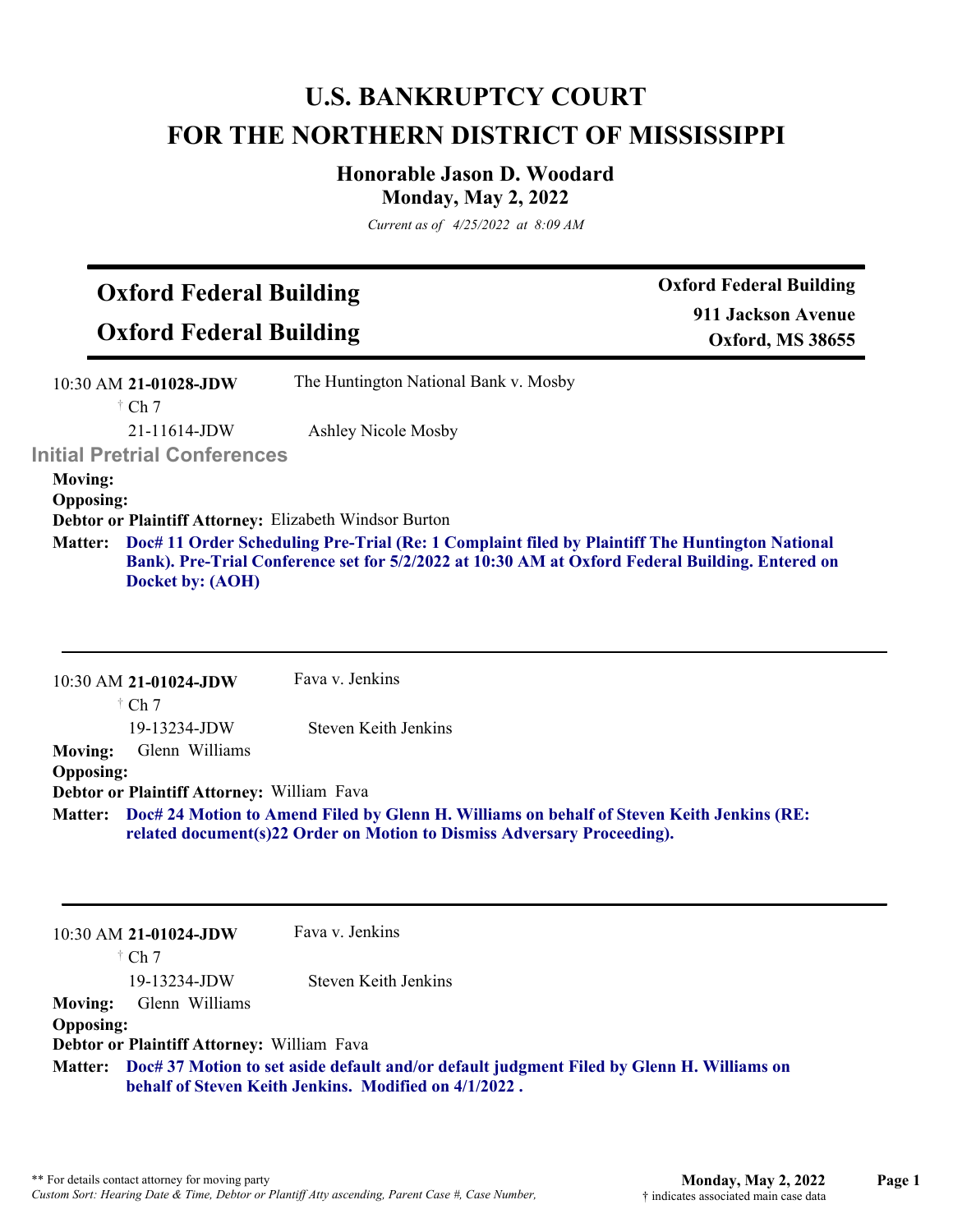|                  | 10:30 AM 21-01024-JDW                      | Fava v. Jenkins                                                                                |
|------------------|--------------------------------------------|------------------------------------------------------------------------------------------------|
|                  | $\dagger$ Ch 7                             |                                                                                                |
|                  | 19-13234-JDW                               | Steven Keith Jenkins                                                                           |
| <b>Moving:</b>   | William Fava                               |                                                                                                |
| <b>Opposing:</b> |                                            |                                                                                                |
|                  | Debtor or Plaintiff Attorney: William Fava |                                                                                                |
|                  |                                            | Matter: Doc# 30 Motion for Default Judgment Filed by William Fava on behalf of William L Fava. |
|                  |                                            |                                                                                                |

|                  | 10:30 AM 20-12414-JDW                       | A.E. Crosthwait & Co., Inc.                                                                  |
|------------------|---------------------------------------------|----------------------------------------------------------------------------------------------|
|                  | Ch <sub>11</sub>                            |                                                                                              |
|                  | Trustee: Strong                             |                                                                                              |
| <b>Moving:</b>   | Craig M. Geno                               |                                                                                              |
| <b>Opposing:</b> |                                             |                                                                                              |
|                  | Debtor or Plaintiff Attorney: Craig M. Geno |                                                                                              |
|                  |                                             | Craig M. Geno                                                                                |
| <b>Matter:</b>   | $\alpha$ a no $\alpha$ in                   | Doc# 62 Chapter 11 Small Business Subchapter V Plan Filed by Craig M. Geno on behalf of A.E. |

**Crosthwait & Co., Inc.**

10:30 AM **20-12414-JDW**  Ch 11 Trustee: Strong A.E. Crosthwait & Co., Inc. **Moving:** Les Alvis **Opposing: Debtor or Plaintiff Attorney:** Craig M. Geno Craig M. Geno **Matter: Doc# 124 Motion to Dismiss Case Filed by Les Alvis on behalf of BancorpSouth Bank.**

|                  | 10:30 AM 21-10391-JDW                       | Allen Edward Crosthwait                                                                                                                                                      |
|------------------|---------------------------------------------|------------------------------------------------------------------------------------------------------------------------------------------------------------------------------|
|                  | Ch <sub>11</sub>                            |                                                                                                                                                                              |
|                  | Trustee: Strong                             |                                                                                                                                                                              |
| <b>Moving:</b>   | Craig M. Geno                               |                                                                                                                                                                              |
| <b>Opposing:</b> |                                             |                                                                                                                                                                              |
|                  | Debtor or Plaintiff Attorney: Craig M. Geno |                                                                                                                                                                              |
|                  |                                             | Matter: Doc# 233 Motion to Sell Property Free and Clear of Liens under Section 363(f) - 560 Acres Fee<br>Amount Filed by Craig M. Geno on behalf of Allen Edward Crosthwait. |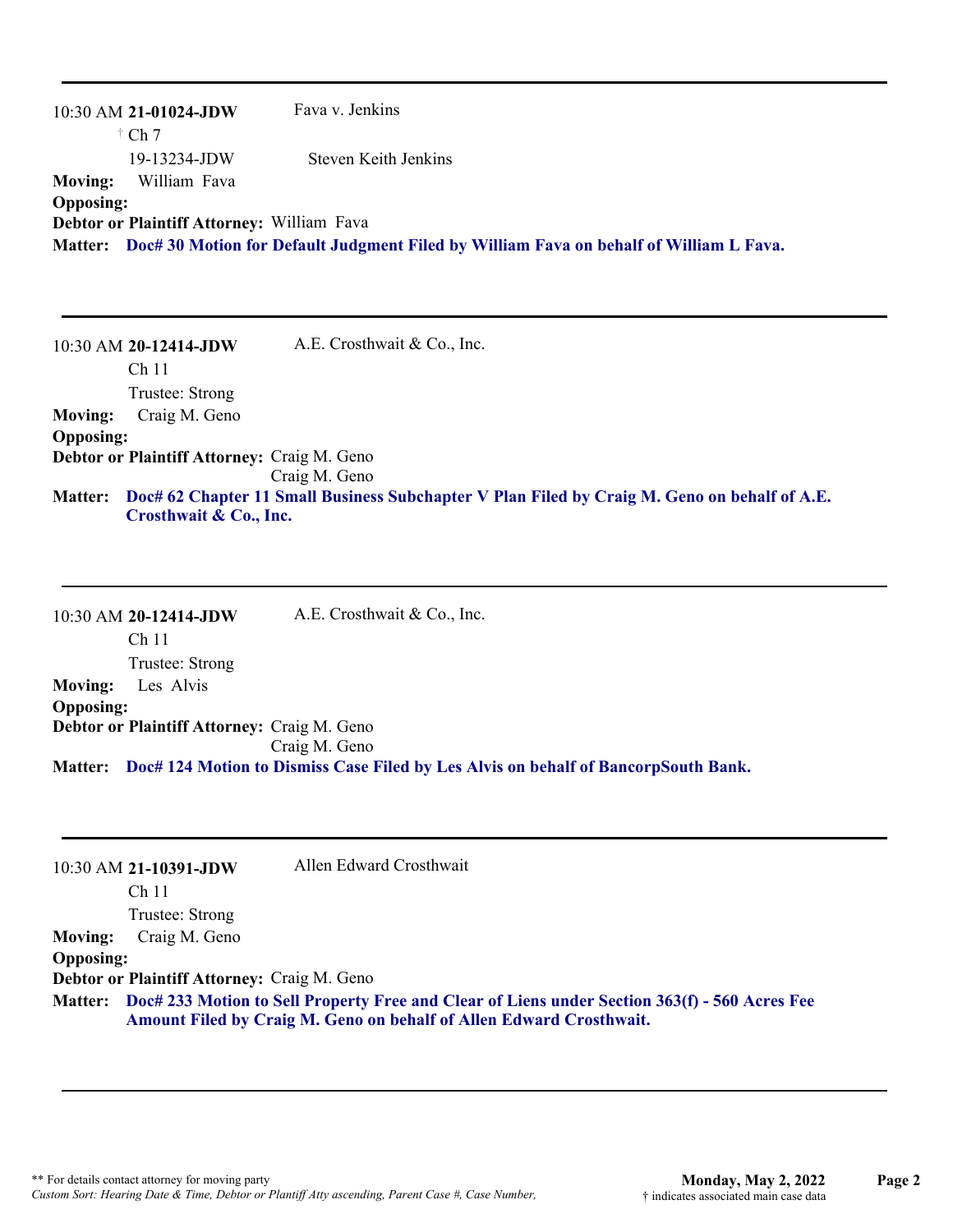|                       | 10:30 AM 21-10391-JDW<br>Ch <sub>11</sub><br>Trustee: Strong | Allen Edward Crosthwait                                                                                                                                                                                                               |
|-----------------------|--------------------------------------------------------------|---------------------------------------------------------------------------------------------------------------------------------------------------------------------------------------------------------------------------------------|
| <b>Moving:</b>        | Craig M. Geno                                                |                                                                                                                                                                                                                                       |
| <b>Opposing:</b>      |                                                              |                                                                                                                                                                                                                                       |
|                       | Debtor or Plaintiff Attorney: Craig M. Geno                  |                                                                                                                                                                                                                                       |
| <b>Matter:</b>        |                                                              | Doc# 232 Motion to Sell Property Free and Clear of Liens under Section 363(f)-808 South<br>Jackson Street Fee Amount Filed by Craig M. Geno on behalf of Allen Edward Crosthwait.                                                     |
|                       | $10:30$ AM 22-10636-JDW                                      | MidSouth Medical Specialties, LLC                                                                                                                                                                                                     |
|                       | Ch <sub>11</sub>                                             |                                                                                                                                                                                                                                       |
|                       | Trustee: Strong                                              |                                                                                                                                                                                                                                       |
| <b>Status Hearing</b> |                                                              |                                                                                                                                                                                                                                       |
| <b>Moving:</b>        | Craig M. Geno                                                |                                                                                                                                                                                                                                       |
| <b>Opposing:</b>      | Debtor or Plaintiff Attorney: Craig M. Geno                  |                                                                                                                                                                                                                                       |
| <b>Matter:</b>        |                                                              | Doc# 1 Chapter 11 Subchapter V Voluntary Petition Non-Individual . Chapter 11 Plan Small<br>Business Subchapter V Due by 06/23/2022. Government Proof of Claim due by 9/21/2022.<br>Non-Government Proofs of Claims due by 7/25/2022. |

|                  | 10:30 AM 21-01025-JDW                                                                                                                                                        | U. S. Trustee v. Jenkins |
|------------------|------------------------------------------------------------------------------------------------------------------------------------------------------------------------------|--------------------------|
|                  | $\dagger$ Ch 7                                                                                                                                                               |                          |
|                  | 19-13234-JDW                                                                                                                                                                 | Steven Keith Jenkins     |
|                  | <b>Moving:</b> Glenn H. Williams                                                                                                                                             |                          |
| <b>Opposing:</b> |                                                                                                                                                                              |                          |
|                  | <b>Debtor or Plaintiff Attorney: Sammye S. Tharp</b>                                                                                                                         |                          |
|                  | Matter: Doc# 19 Motion to Amend Filed by Glenn H. Williams on behalf of Steven Keith Jenkins (RE:<br>related document(s)17 Order on Motion to Dismiss Adversary Proceeding). |                          |

|                  | 10:30 AM 21-01025-JDW                                                                             | U. S. Trustee v. Jenkins |
|------------------|---------------------------------------------------------------------------------------------------|--------------------------|
|                  | $\dagger$ Ch 7                                                                                    |                          |
|                  | $19-13234$ -JDW                                                                                   | Steven Keith Jenkins     |
| <b>Moving:</b>   | Glenn H. Williams                                                                                 |                          |
| <b>Opposing:</b> |                                                                                                   |                          |
|                  | <b>Debtor or Plaintiff Attorney: Sammye S. Tharp</b>                                              |                          |
|                  | Matter: Doc# 33 Motion to set aside default and/or default judgment Filed by Glenn H. Williams on |                          |
|                  | behalf of Steven Keith Jenkins. Modified on 4/1/2022.                                             |                          |
|                  |                                                                                                   |                          |